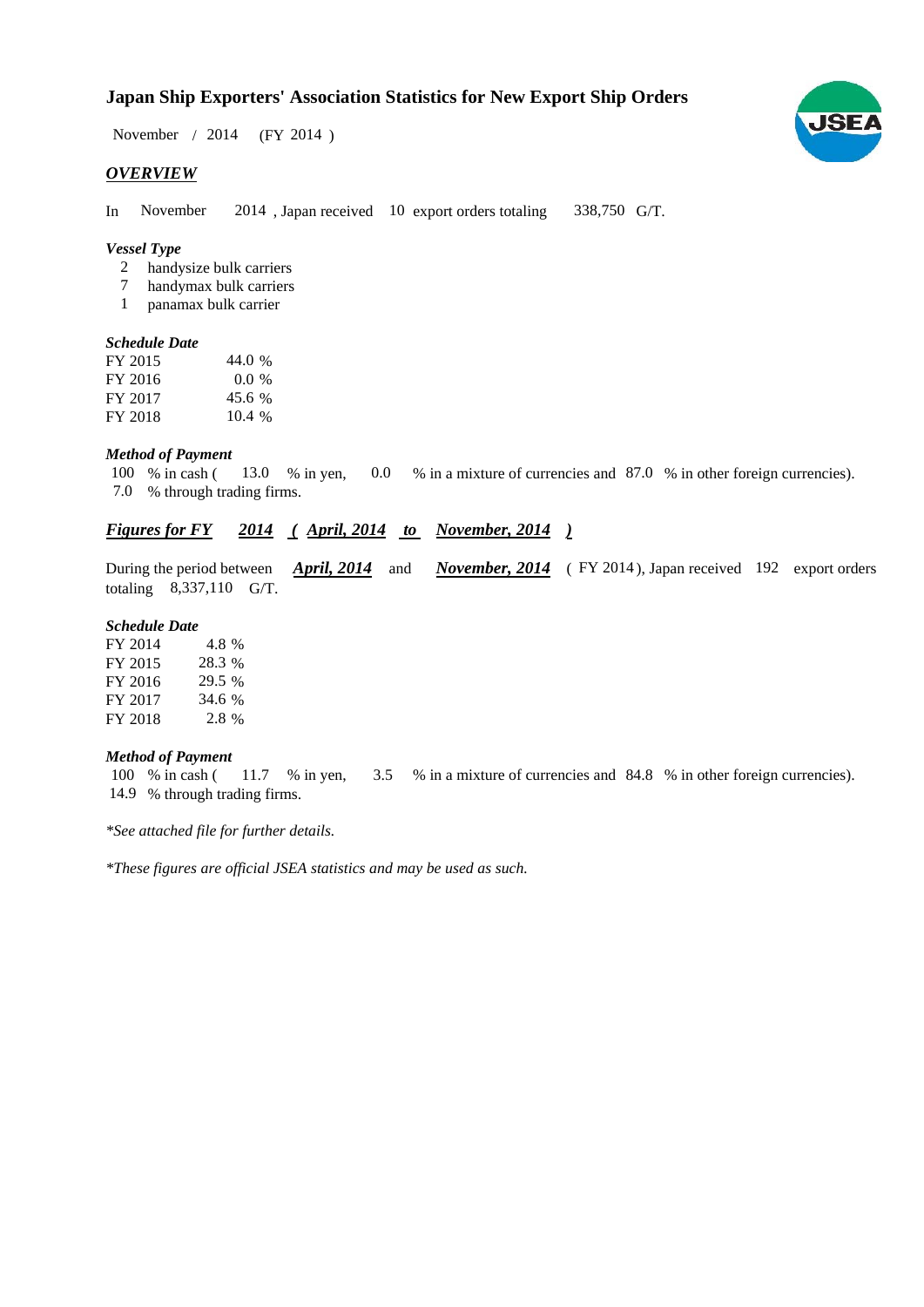## New Export Orders Placed in November 2014 (FY 2014) Based on Fiscal Year

JSEA (December 2014)

| Description              | Apr 13 to Mar 14 |            | Apr $14$ to Jul $14$ |           | August 2014 |         | September 2014 |         | October 2014 |           | November 2014 |         | Apr 14 to Nov 14 |           | Jan $14$ to Nov $14$ |            |
|--------------------------|------------------|------------|----------------------|-----------|-------------|---------|----------------|---------|--------------|-----------|---------------|---------|------------------|-----------|----------------------|------------|
|                          | No.              | G/T        | No.                  | G/T       | No.         | G/T     | No.            | G/T     | No.          | G/T       | No.           | G/T     | No.              | G/T       | No.                  | G/T        |
| <b>General Cargos</b>    | 30               | .570.570   | 14                   | 1,002,460 |             |         |                |         |              | 462,000   |               |         |                  | 1,464,460 |                      | 2,350,060  |
| <b>Bulk Carriers</b>     | 348              | 13,176,839 | 108                  | 4,201,210 | 10          | 442,170 |                | 405,970 | 12           | 637,750   | 10            | 338,750 | 151              | 6,025,850 | 247                  | 9,962,201  |
| Tankers                  | 36               | 1,685,800  | 21                   | 678.400   |             |         |                | 48,000  |              | 120,400   |               |         | 24               | 846,800   | 39                   | 1,314,500  |
| <b>Combined Carriers</b> |                  |            |                      |           |             |         |                |         |              |           |               |         |                  |           |                      |            |
| Others                   |                  | 58.170     |                      |           |             |         |                |         |              |           |               |         |                  |           |                      | 1.270      |
| Total                    | 418              | 16,491,379 | 143                  | 5,882,070 | 10          | 442,170 | 121            | 453,970 |              | 1,220,150 | 10            | 338,750 | 192              | 8,337,110 | 312                  | 13,628,031 |
| FF 2014 / FY2013 (%)     |                  | $*175.9$   |                      | 123.1     |             | 68.8    |                | 37.8    |              | 87.1      |               | 27.2    |                  | 90.0      |                      | $** 107.5$ |
| In CGT                   |                  | 7,984,890  |                      | 2,909,638 |             | 192,971 |                | 218,048 |              | 502,460   |               | 167,503 |                  | 3,990,620 |                      | 6,516,360  |

*Figures for shipbuilding orders of 500 G/T and over for export as steel vessels placed with JSEA members are covered.*

\*FY 2013/FY2012

\*\*Calendar Year 2014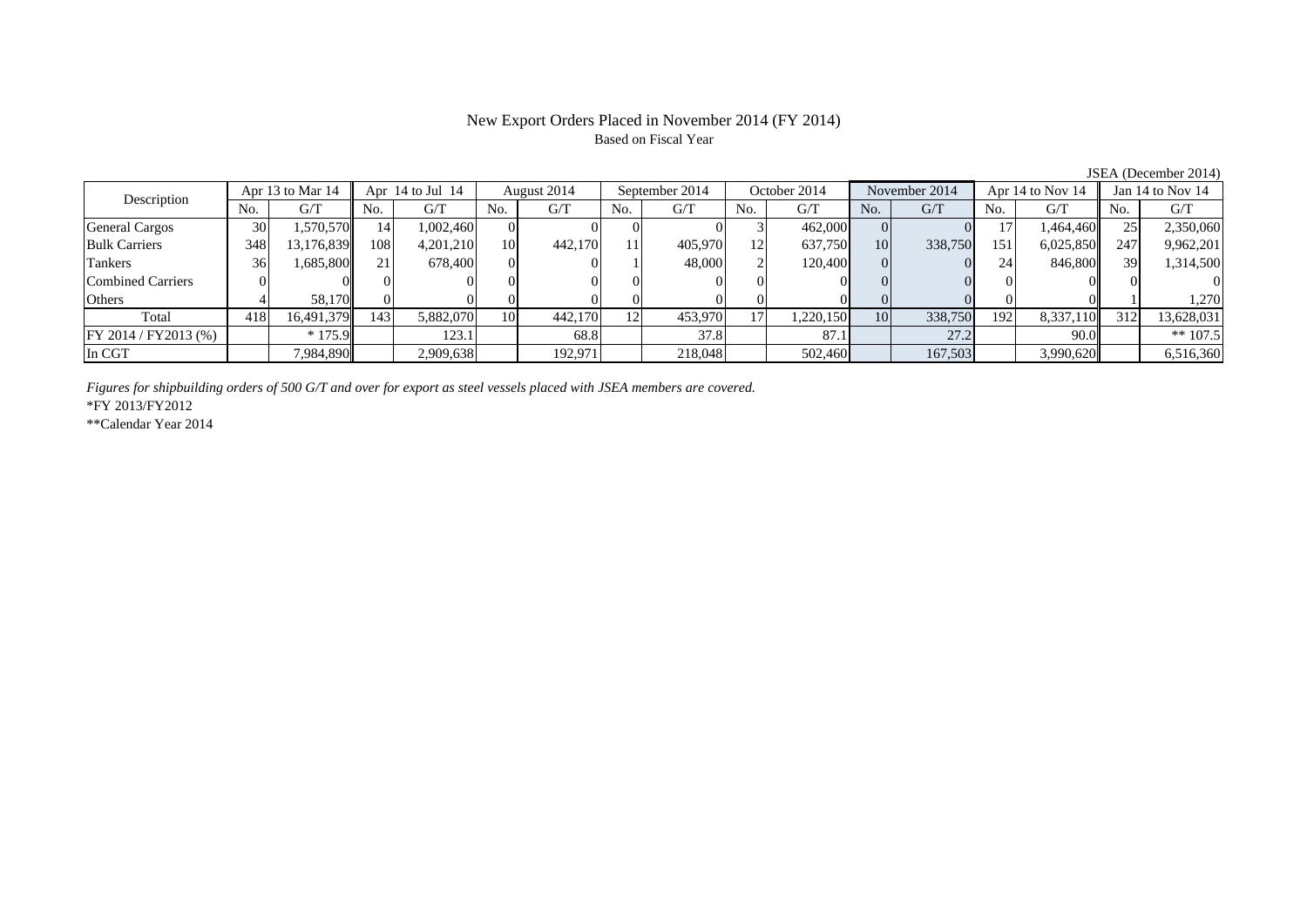## Export Ships Delivered in November 2014 (FY 2014) Based on Fiscal Year

| Description           |     | Apr 13 to Mar 14 |     | Apr $14$ to Jul $14$ |     | August 2014 |     | September 2014 |     | October 2014 |     | November 2014 |      | Apr 14 to Nov 14 |     | Jan 14 to Nov 14 |  |
|-----------------------|-----|------------------|-----|----------------------|-----|-------------|-----|----------------|-----|--------------|-----|---------------|------|------------------|-----|------------------|--|
|                       | No. | G/T              | No. | G/T                  | No. | G/T         | No. | G/T            | No. | G/T          | No. | G/T           | No.  | G/T              | No. | G/T              |  |
| <b>General Cargos</b> | 19  | 741,628          |     | 135.916              |     | 20.506      |     | 44,460         |     | 7,341        |     | 69.931        |      | 278,154          |     | 520,048          |  |
| <b>Bulk Carriers</b>  | 244 | 10,598,375       | 86  | 3,321,787            |     | 292,230     | 26  | 1,103,954      | 24  | 1,253,133    | 12  | 388,862       | 157  | 6,359,966        | 233 | 9,633,986        |  |
| <b>Tankers</b>        |     | 618,356          |     | 208,857              |     | 163,425     |     | 154,255        |     | 180,317      |     | 159,553       |      | 866,407          |     | 1,050,905        |  |
| Combined Carriers     |     |                  |     |                      |     |             |     |                |     |              |     |               |      |                  |     |                  |  |
| Others                |     | 41.274           |     |                      |     |             |     |                |     |              |     |               |      |                  |     | 20.637           |  |
| Total                 | 274 | 11,999,633       | 94  | 3,666,560            | 12  | 476.161     | 311 | .302.669       | 27  | 1,440,791    | 14  | 618,346       | 1781 | 7,504,527        | 263 | 11,225,576       |  |
| FY 2014 / FY 2013 (%) |     | $*80.7$          |     | 89.6                 |     | 100.6       |     | 114.5          |     | 153.0        |     | 57.8          |      | 97.3             |     | ** 92.4          |  |
| In CGT                |     | 5,297,726        |     | .711,505             |     | 211,380     |     | 637,019        |     | 629,291      |     | 276,172       |      | 3,465,367        |     | 5,119,306        |  |

*Deliveries of new shipbuilding orders of 500 G/T and over for export as steel vessels placed with JSEA members are covered.*

\*FY 2013/FY2012

\*\*Calendar Year 2014

JSEA (December 2014)